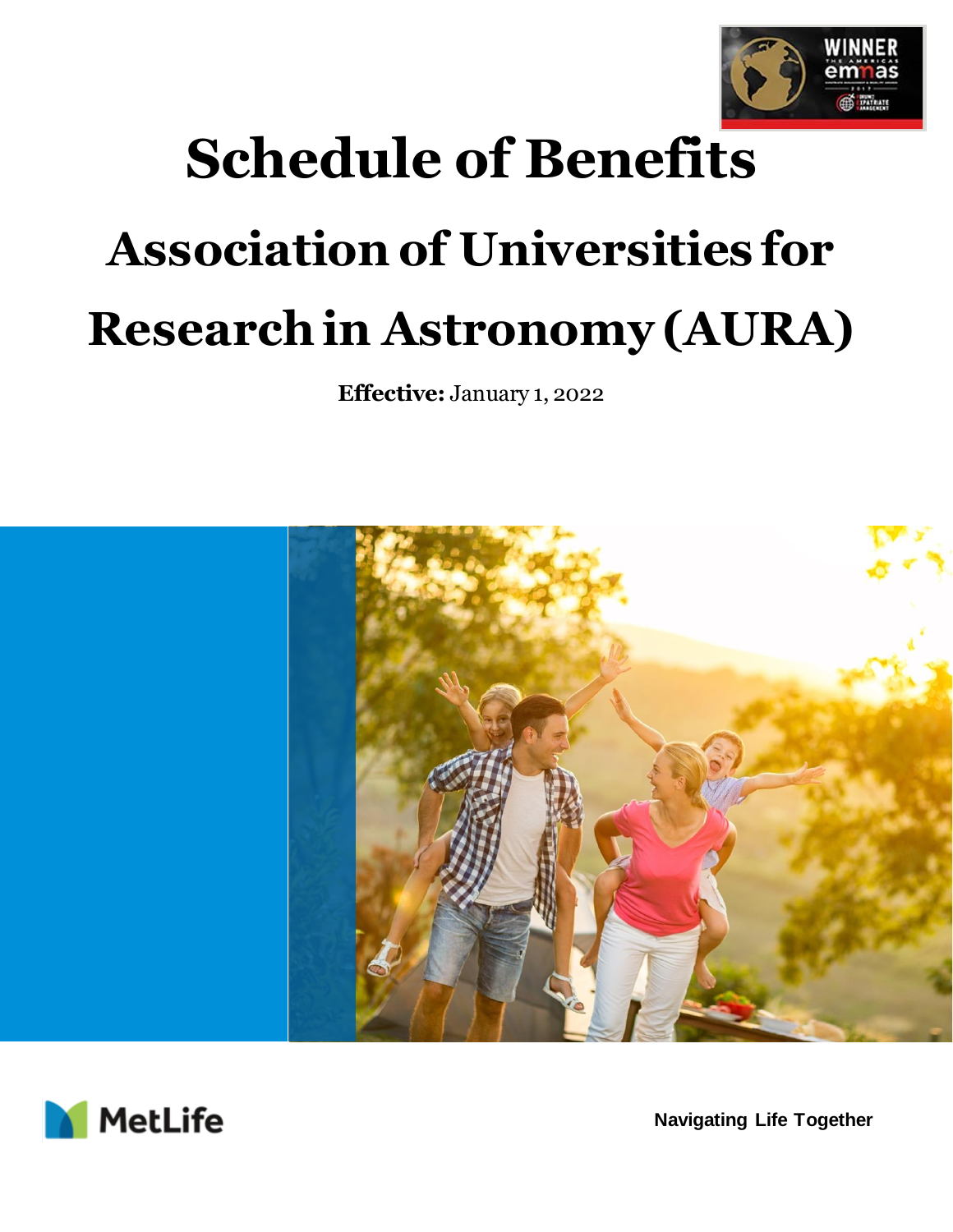# **Medical Schedule of Benefits**



## **Eligible Classes**

| <b>Employees</b>             | All active, Full-Time Employees of the Participating Employer who normally work at<br>least twenty hours per week;<br>1. who are U.S.-based Employees on temporary assignment outside the<br>U.S.:OR<br>2. who are non-U.S. based Employees working temporarily in an assignment<br>country, who are neither a national of the assignment country nor the U.S.<br>All eligible retirees who meet the following criteria:<br>1. who retire outside the US in Your assignment country or country of primary<br>residence; and<br>2. who are at least 58 years of age, and who's age plus years of service with<br>the Participating Employer equal at least 78 as of the date of retirement;<br>and<br>have been covered as an active employee under Our plan for a two-year<br>3.<br>consecutive period prior to retirement; |  |
|------------------------------|-----------------------------------------------------------------------------------------------------------------------------------------------------------------------------------------------------------------------------------------------------------------------------------------------------------------------------------------------------------------------------------------------------------------------------------------------------------------------------------------------------------------------------------------------------------------------------------------------------------------------------------------------------------------------------------------------------------------------------------------------------------------------------------------------------------------------------|--|
|                              | or as defined by the Participating Employer and agreed to by Us.                                                                                                                                                                                                                                                                                                                                                                                                                                                                                                                                                                                                                                                                                                                                                            |  |
| <b>Dependents</b>            | Spouse, Same or Opposite Sex Domestic Partner, Child(ren) under age 26                                                                                                                                                                                                                                                                                                                                                                                                                                                                                                                                                                                                                                                                                                                                                      |  |
| <b>Employee Contribution</b> | Contributory                                                                                                                                                                                                                                                                                                                                                                                                                                                                                                                                                                                                                                                                                                                                                                                                                |  |

# **Plan Design (U.S. Care Included)**

|                                                                                                                                                                                                                                                        | <b>International</b> | In-Network U.S. | <b>Out-of-Network U.S.</b> |  |
|--------------------------------------------------------------------------------------------------------------------------------------------------------------------------------------------------------------------------------------------------------|----------------------|-----------------|----------------------------|--|
| <b>Deductibles Individual / Family</b>                                                                                                                                                                                                                 | \$100 / \$200        | \$100 / \$200   | \$100 / \$200              |  |
| Deductibles do accumulate across International, In-Network U.S. and Out-of-Network U.S. benefits.                                                                                                                                                      |                      |                 |                            |  |
| <b>Covered Percentage</b>                                                                                                                                                                                                                              | 90%                  | 90%             | 90%                        |  |
| <b>Out-of-Pocket Maximum</b><br><b>Individual / Family</b>                                                                                                                                                                                             | \$500 / \$1,000      | \$500 / \$1,000 | \$500 / \$1,000            |  |
| Out-of-Pocket (OOP) Maximums do accumulate across International, In-Network U.S. and Out-of-Network U.S.<br>benefits. The OOP excludes payments made for Deductibles and benefit penalties incurred for failure to obtain<br><b>Pre-Certification.</b> |                      |                 |                            |  |
| <b>Lifetime Maximum</b>                                                                                                                                                                                                                                |                      | Unlimited       |                            |  |

| <b>Benefit/Accumulation Period</b> | Calendar Year |
|------------------------------------|---------------|

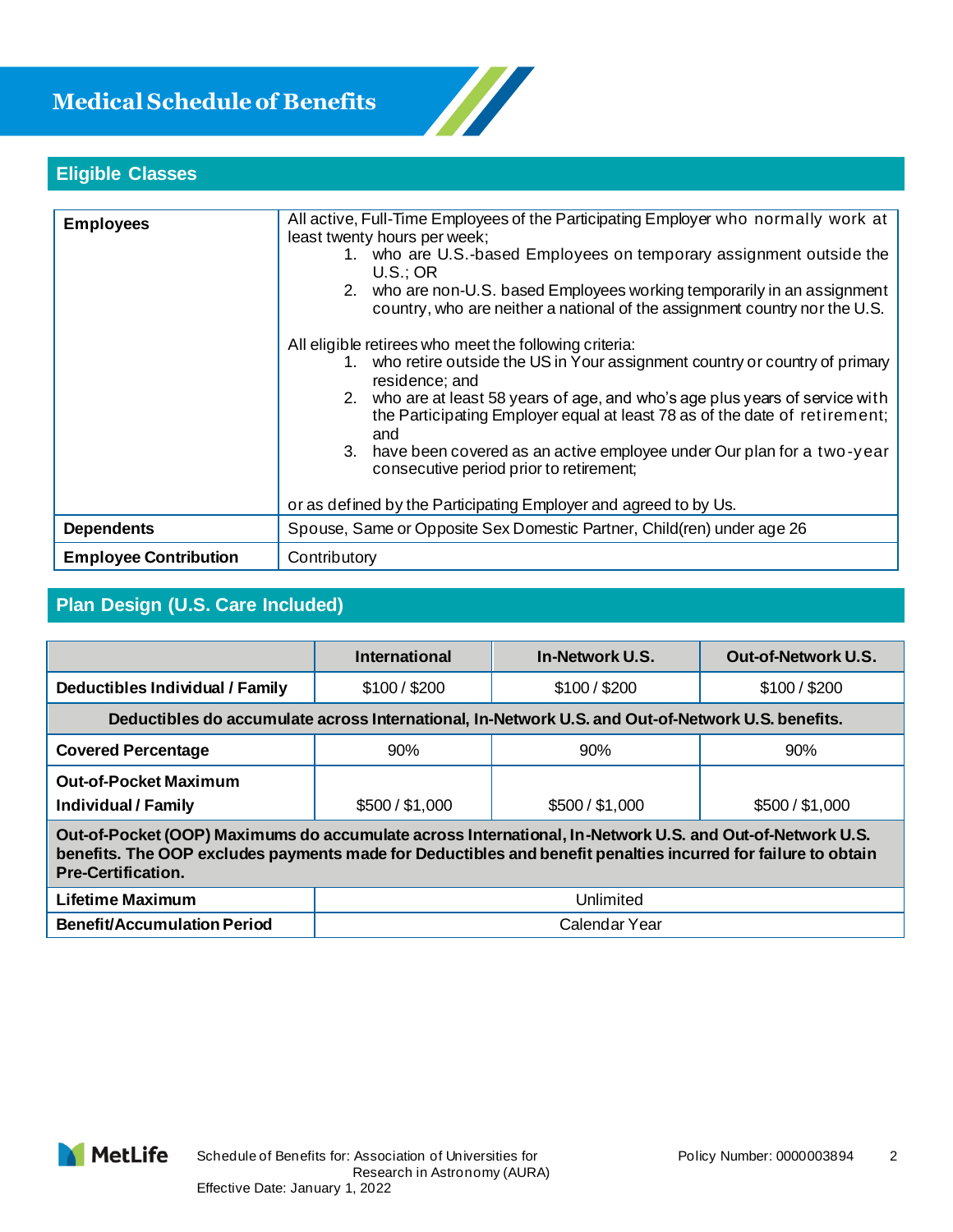## **Emergency and Urgent Care Services\***

|                                                                                                                                 | <b>International</b> | In-Network U.S.          | <b>Out-of-Network U.S.</b>         |
|---------------------------------------------------------------------------------------------------------------------------------|----------------------|--------------------------|------------------------------------|
| <b>Emergency Room</b>                                                                                                           | 90% After Deductible | 90% After Deductible     | 90% After In-Network<br>Deductible |
| Non-Emergency Use of the<br><b>Emergency Room</b>                                                                               | 90% After Deductible | 90% After Deductible     | 90% After In-Network<br>Deductible |
| <b>Physician Office Visit</b>                                                                                                   | 90% After Deductible | 90% After Deductible     | 90% After Deductible               |
| <b>Specialist Office Visit</b>                                                                                                  | 90% After Deductible | 90% After Deductible     | 90% After Deductible               |
| Radiological/Laboratory                                                                                                         | 90% After Deductible | 90% After Deductible     | 90% After Deductible               |
| (in conjunction with ER visit)                                                                                                  |                      |                          |                                    |
| <b>Ambulance</b>                                                                                                                | 90% After Deductible | 100% (Deductible waived) | 100% (Deductible waived)           |
| <b>Urgent Care</b>                                                                                                              | 90% After Deductible | 90% After Deductible     | 90% After Deductible               |
| *However, Deductibles will be wound for evangence incurred in connection with an Apoidantal Injury that requite in an Emergency |                      |                          |                                    |

\*However, Deductibles will be waived for expenses incurred in connection with an Accidental Injury that results in an Emergenc y Medical Condition.

#### **Office Visits**

|                                         | International        | In-Network U.S.      | Out-of-Network U.S.  |
|-----------------------------------------|----------------------|----------------------|----------------------|
| <b>Physician Office Visit</b>           | 90% After Deductible | 90% After Deductible | 90% After Deductible |
| (in person or through)<br>Telemedicine) |                      |                      |                      |
| <b>Specialist Office Visit</b>          | 90% After Deductible | 90% After Deductible | 90% After Deductible |

## **Mental Illness/Substance Abuse**

|                                | International        | <b>In-Network U.S.</b> | Out-of-Network U.S.  |
|--------------------------------|----------------------|------------------------|----------------------|
| <b>Specialist Office Visit</b> | 90% After Deductible | 90% After Deductible   | 90% After Deductible |
| Inpatient                      | 90% After Deductible | 90% After Deductible   | 90% After Deductible |
| <b>Outpatient</b>              | 90% After Deductible | 90% After Deductible   | 90% After Deductible |

**Laboratory and Radiological Services** (including, but not limited to, MRI's, MRS's, CAT Scans, PET Scans)

|                                            | International        | <b>In-Network U.S.</b> | Out-of-Network U.S.  |
|--------------------------------------------|----------------------|------------------------|----------------------|
| Independent Lab / X-Ray<br><b>Facility</b> | 90% After Deductible | 90% After Deductible   | 90% After Deductible |

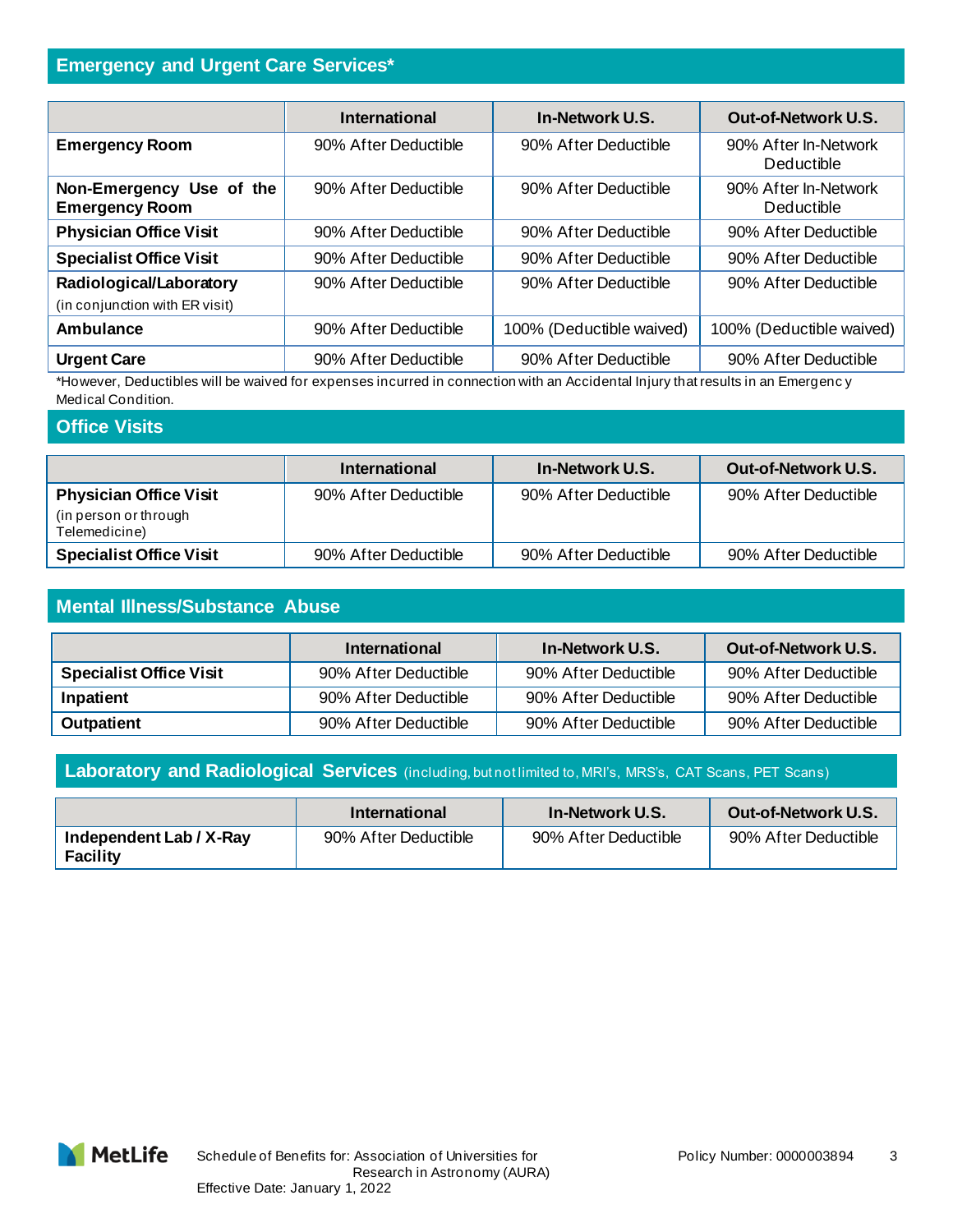## **Hospital Services**

|                                                                                                                                                                                            | <b>International</b>                                                                                                                  | In-Network U.S.                | Out-of-Network U.S.  |
|--------------------------------------------------------------------------------------------------------------------------------------------------------------------------------------------|---------------------------------------------------------------------------------------------------------------------------------------|--------------------------------|----------------------|
| <b>In-patient Hospital Facility</b>                                                                                                                                                        | 90% After Deductible                                                                                                                  | 90% After Deductible           | 90% After Deductible |
| Semi Private Room and<br><b>Board</b>                                                                                                                                                      | Avg. semi-private room rate                                                                                                           |                                |                      |
| <b>Private Room</b>                                                                                                                                                                        | Limited to the semi-private room rate (private room covered outside the U.S. only if no<br>semi-private room equivalent is available) |                                |                      |
| <b>Special Care Units:</b><br><b>ICU/CCU</b>                                                                                                                                               |                                                                                                                                       | 2X Avg. semi-private room rate |                      |
| <b>In-patient Hospital</b><br><b>Physician Office Visit</b>                                                                                                                                | 90% After Deductible                                                                                                                  | 90% After Deductible           | 90% After Deductible |
| <b>In-patient Hospital</b><br><b>Specialist Office Visit</b>                                                                                                                               | 90% After Deductible                                                                                                                  | 90% After Deductible           | 90% After Deductible |
| <b>Inpatient Services - other</b><br><b>Healthcare Facilities</b><br>including:<br>Rehabilitation Hospital<br>٠<br><b>Skilled Nursing Facility</b><br>Sub-Acute Care Facility<br>$\bullet$ | 90% After Deductible                                                                                                                  | 90% After Deductible           | 90% After Deductible |
| <b>Out-patient Hospital</b><br><b>Facility</b>                                                                                                                                             | 90% After Deductible                                                                                                                  | 90% After Deductible           | 90% After Deductible |
| <b>Out-patient Hospital</b><br><b>Physician Office Visit</b>                                                                                                                               | 90% After Deductible                                                                                                                  | 90% After Deductible           | 90% After Deductible |
| <b>Out-patient Hospital</b><br><b>Specialist Office Visit</b>                                                                                                                              | 90% After Deductible                                                                                                                  | 90% After Deductible           | 90% After Deductible |

## **Maternity**

|                                                         | <b>International</b>   | <b>In-Network U.S.</b>   | <b>Out-of-Network U.S.</b> |
|---------------------------------------------------------|------------------------|--------------------------|----------------------------|
| <b>Initial Visit to Confirm</b><br><b>Pregnancy</b>     | 90% After Deductible   | 90% After Deductible     | 90% After Deductible       |
| <b>Specialist Office Visits</b>                         | 100% Deductible Waived | 100% (Deductible Waived) | 100% (Deductible Waived)   |
| Laboratory and<br><b>Radiological Services</b>          | 90% After Deductible   | 90% After Deductible     | 90% After Deductible       |
| <b>Physician Delivery Charge</b>                        | 90% After Deductible   | 90% After Deductible     | 90% After Deductible       |
| <b>Delivery</b> (Inpatient<br>Hospital/Birthing Center) | 90% After Deductible   | 90% After Deductible     | 90% After Deductible       |

## **Obesity/Bariatric Surgery** (Must be Medically Necessary)

|                                | <b>International</b> | In-Network U.S.      | Out-of-Network U.S.  |
|--------------------------------|----------------------|----------------------|----------------------|
| <b>Specialist Office Visit</b> | 90% After Deductible | 90% After Deductible | 90% After Deductible |
| <b>Inpatient Facility</b>      | 90% After Deductible | 90% After Deductible | 90% After Deductible |
| <b>Outpatient Facility</b>     | 90% After Deductible | 90% After Deductible | 90% After Deductible |
| <b>Physician Services</b>      | 90% After Deductible | 90% After Deductible | 90% After Deductible |

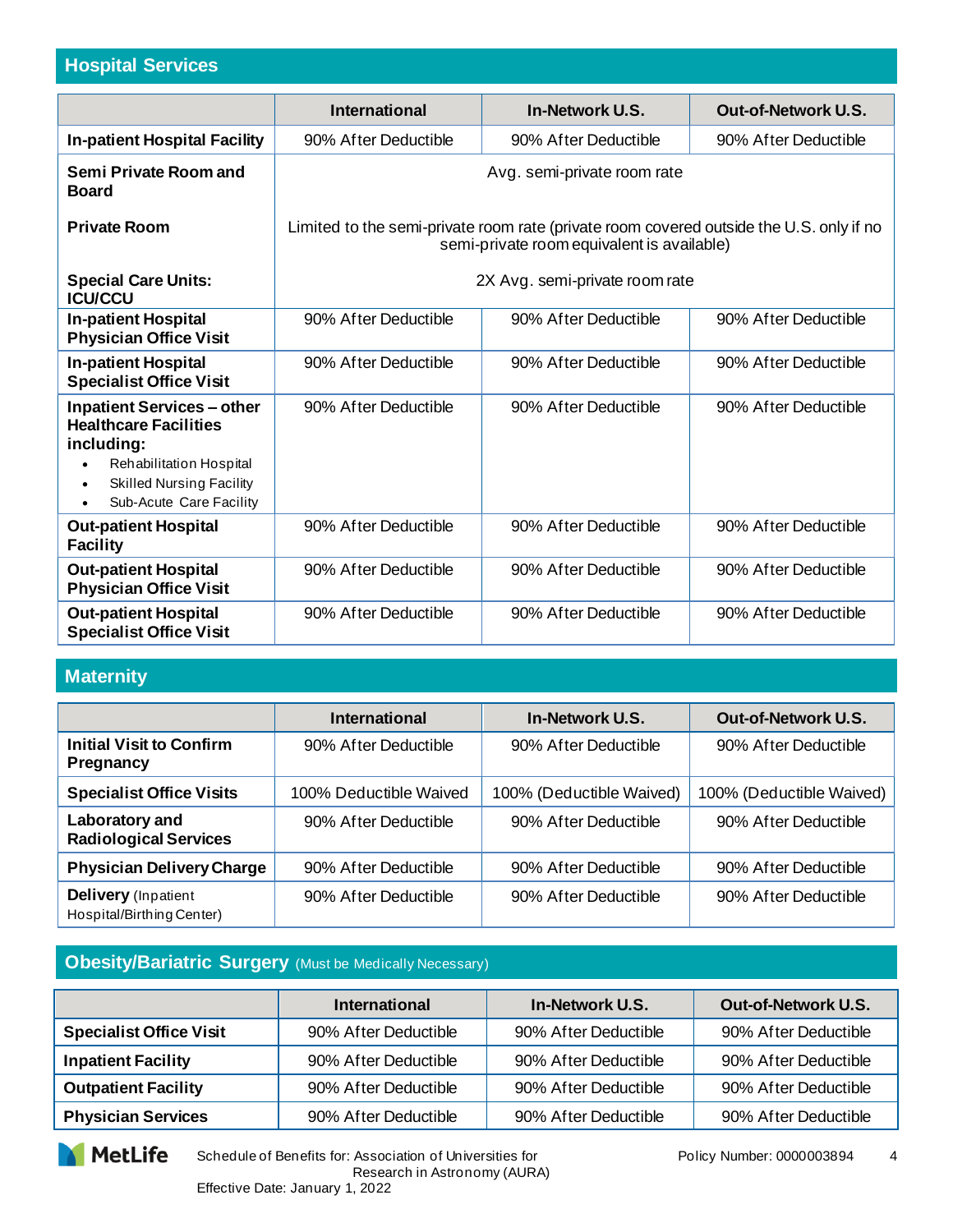| <b>Prescription Drugs</b> |                      |                         |                            |
|---------------------------|----------------------|-------------------------|----------------------------|
|                           | <b>International</b> | In-Network U.S.         | <b>Out-of-Network U.S.</b> |
| <b>Retail Drug</b>        | 90% After Deductible | 90% (Deductible Waived) | 90% After Deductible       |
| <b>Mail Order Drug</b>    | Not Available        | 90% (Deductible Waived) | Not Available              |

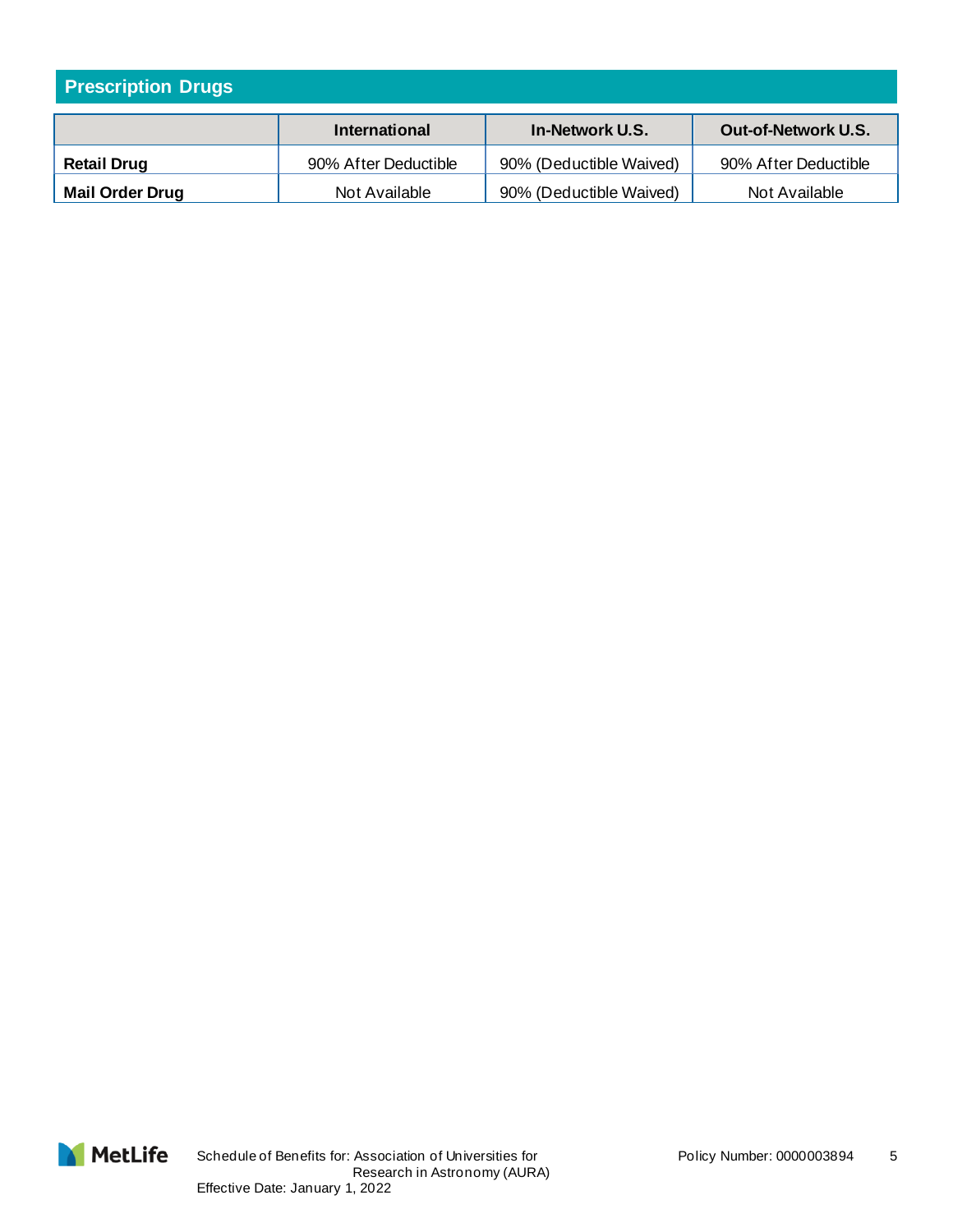## **Wellness**

|                                                                                                           | <b>International</b>                                                                                                                                                                                                                                                                                                                                                                                                                                                                                                                                                                                                                                                                                                                                                                | In-Network U.S.                                                                 | Out-of-Network U.S.      |  |
|-----------------------------------------------------------------------------------------------------------|-------------------------------------------------------------------------------------------------------------------------------------------------------------------------------------------------------------------------------------------------------------------------------------------------------------------------------------------------------------------------------------------------------------------------------------------------------------------------------------------------------------------------------------------------------------------------------------------------------------------------------------------------------------------------------------------------------------------------------------------------------------------------------------|---------------------------------------------------------------------------------|--------------------------|--|
| <b>Well Baby/Child Care</b>                                                                               | 100% (Deductible waived)                                                                                                                                                                                                                                                                                                                                                                                                                                                                                                                                                                                                                                                                                                                                                            | 100% (Deductible waived)                                                        | 100% (Deductible waived) |  |
|                                                                                                           |                                                                                                                                                                                                                                                                                                                                                                                                                                                                                                                                                                                                                                                                                                                                                                                     | (for dependents under 18 covered for routine preventive care and immunizations) |                          |  |
| <b>Adult Preventive Care</b><br>(for persons 18 and older-one<br>visit every 12 months)                   | 100% (Deductible waived)                                                                                                                                                                                                                                                                                                                                                                                                                                                                                                                                                                                                                                                                                                                                                            | 100% (Deductible waived)                                                        | 100% (Deductible waived) |  |
| <b>Immunizations</b><br>(Including Travel)                                                                | 100% (Deductible waived)                                                                                                                                                                                                                                                                                                                                                                                                                                                                                                                                                                                                                                                                                                                                                            | 100% (Deductible waived)                                                        | 100% (Deductible waived) |  |
| <b>Mammograms</b>                                                                                         | 100% (Deductible waived)                                                                                                                                                                                                                                                                                                                                                                                                                                                                                                                                                                                                                                                                                                                                                            | 100% (Deductible waived)                                                        | 100% (Deductible waived) |  |
|                                                                                                           | Age 35 through 39: one baseline exam<br>$\bullet$<br>Age 40 through 49: one baseline exam every one or two years, based upon<br>$\bullet$<br>recommendation of a Physician<br>Age 50 or older: one per year<br>$\bullet$<br>Based on Physician's evaluation that physical conditions, symptoms or risk factors indicate<br>a probability of breast cancer higher than the general population: one exam                                                                                                                                                                                                                                                                                                                                                                              |                                                                                 |                          |  |
| <b>Women's Preventive Care</b>                                                                            | 100% (Deductible waived)<br>100% (Deductible waived)<br>100% (Deductible waived)                                                                                                                                                                                                                                                                                                                                                                                                                                                                                                                                                                                                                                                                                                    |                                                                                 |                          |  |
| (for eligible females)                                                                                    | Annual well-woman visits<br>$\bullet$<br>Prenatal visits<br>$\bullet$<br>Screening for gestational diabetes for women who are 24 to 28 weeks pregnant and at the<br>$\bullet$<br>first prenatal visit for those who are at high risk of development of gestational diabetes<br>Screening and counseling for interpersonal and domestic violence annually<br>$\bullet$<br>FDA-approved contraception methods & contraceptive counseling as prescribed; includ in g<br>$\bullet$<br>birth control & sterilization (excludes reversals)<br>Breast-feeding support, supplies and counseling<br>$\bullet$<br>HPV DNA testing every three years for women 30 years & older<br>$\bullet$<br>Sexually-transmitted infection counseling and HIV screening & counseling annually<br>$\bullet$ |                                                                                 |                          |  |
| <b>Prostate Cancer</b><br><b>Screenings</b> (for eligible men<br>age 50 and older up to once per<br>year) | 100% (Deductible waived)                                                                                                                                                                                                                                                                                                                                                                                                                                                                                                                                                                                                                                                                                                                                                            | 100% (Deductible waived)                                                        | 100% (Deductible waived) |  |
| <b>Gynecological Cancer</b><br><b>Screenings</b>                                                          | 100% (Deductible waived)                                                                                                                                                                                                                                                                                                                                                                                                                                                                                                                                                                                                                                                                                                                                                            | 100% (Deductible waived)                                                        | 100% (Deductible waived) |  |
| (for eligible females up to once<br>per year)                                                             |                                                                                                                                                                                                                                                                                                                                                                                                                                                                                                                                                                                                                                                                                                                                                                                     |                                                                                 |                          |  |
| <b>Colorectal Cancer</b>                                                                                  | 100% (Deductible waived)                                                                                                                                                                                                                                                                                                                                                                                                                                                                                                                                                                                                                                                                                                                                                            | 100% (Deductible waived)                                                        | 100% (Deductible waived) |  |
| <b>Screenings</b>                                                                                         | (for persons age 50 or older, screening with annual fecal occult blood tests (3 specimens),<br>flexible sigmoidoscopy every 5 years, colonoscopy every 10 years, double contrast barium<br>enema every 5 years, or any combination of the most reliable screening tests available)                                                                                                                                                                                                                                                                                                                                                                                                                                                                                                  |                                                                                 |                          |  |
| <b>Lead Screenings</b>                                                                                    | 100% (Deductible waived)                                                                                                                                                                                                                                                                                                                                                                                                                                                                                                                                                                                                                                                                                                                                                            | 100% (Deductible waived)                                                        | 100% (Deductible waived) |  |

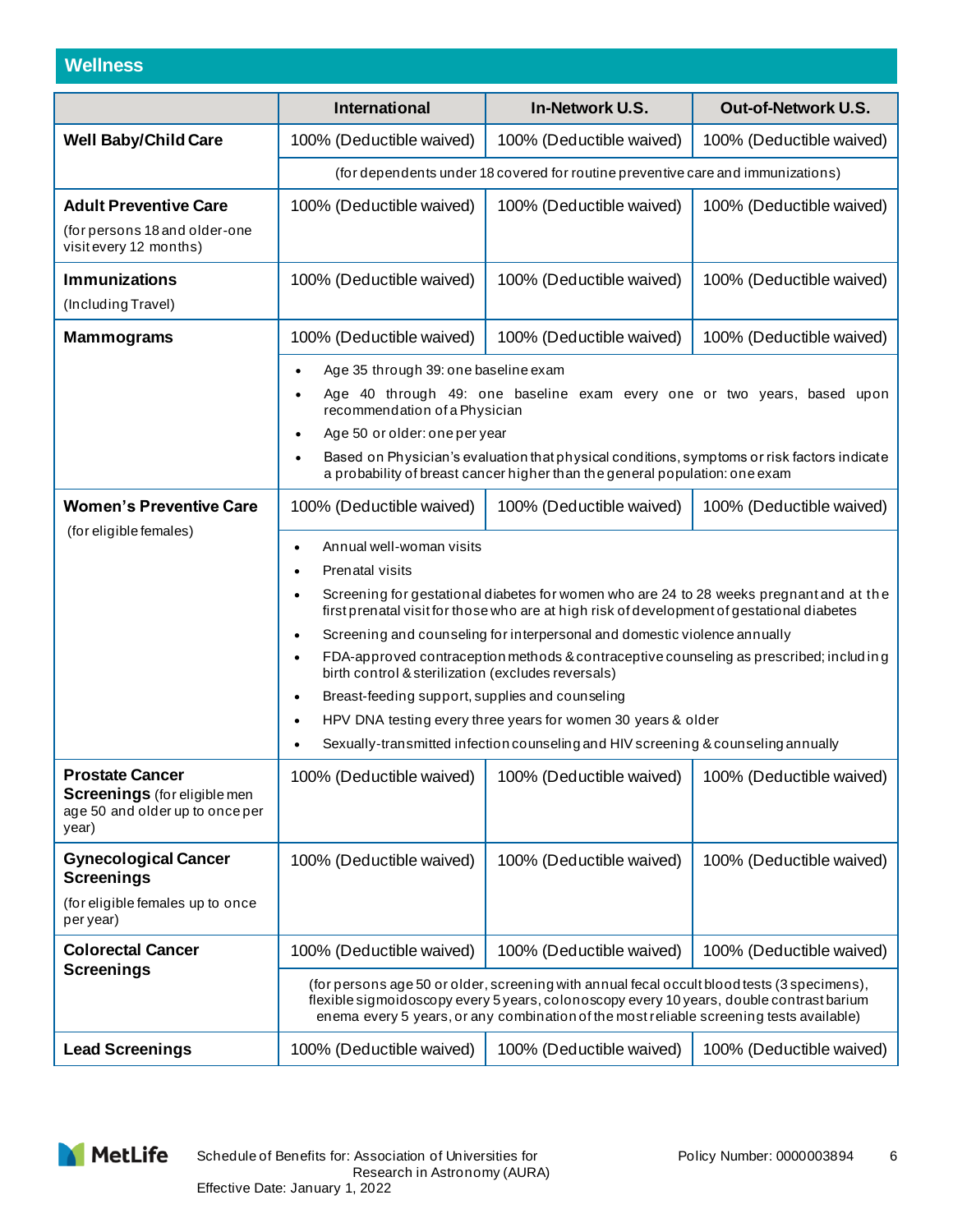# **Other Covered Benefits**

|                                                                                                                 | <b>International</b>                                                                                                                      | In-Network U.S.                             | Out-of-Network U.S.  |
|-----------------------------------------------------------------------------------------------------------------|-------------------------------------------------------------------------------------------------------------------------------------------|---------------------------------------------|----------------------|
| Temporomandibular joint<br>dysfunction (TMJ)<br>(up to \$1,000 per lifetime)                                    |                                                                                                                                           |                                             |                      |
| <b>Specialist Office Visit</b>                                                                                  | 90% After Deductible                                                                                                                      | 90% After Deductible                        | 90% After Deductible |
| <b>Outpatient</b>                                                                                               | 90% After Deductible                                                                                                                      | 90% After Deductible                        | 90% After Deductible |
| Infertility<br>(Diagnosis and Treatment)                                                                        | 90% After Deductible                                                                                                                      | 90% After Deductible                        | 90% After Deductible |
| <b>Family Planning</b>                                                                                          | 90% After Deductible                                                                                                                      | 90% After Deductible                        | 90% After Deductible |
|                                                                                                                 | Office visits and counseling<br>$\bullet$<br>Lab and radiology tests<br>Surgical sterilization procedures: Vasectomy (excludes reversals) |                                             |                      |
| <b>Nutritional Evaluation</b><br>(up to 3 visits per Calendar<br>Year)                                          | 90% After Deductible                                                                                                                      | 90% After Deductible                        | 90% After Deductible |
| <b>Applied Behavior Analysis</b>                                                                                | 90% After Deductible                                                                                                                      | 90% After Deductible                        | 90% After Deductible |
|                                                                                                                 |                                                                                                                                           | (for treatment of autism spectrum disorder) |                      |
| <b>Outpatient Short-Term</b><br><b>Rehabilitative Therapy</b>                                                   | 90% After Deductible                                                                                                                      | 90% After Deductible                        | 90% After Deductible |
| (up to a combined 60 visits per<br>Calendar Year)                                                               |                                                                                                                                           |                                             |                      |
| Includes:                                                                                                       |                                                                                                                                           |                                             |                      |
| Physical Therapy<br>Occupational Therapy<br>Speech Therapy<br>$\bullet$                                         |                                                                                                                                           |                                             |                      |
| (Physical Therapy visits for the<br>treatment of back pain are excluded<br>from the visit limit outlined above) |                                                                                                                                           |                                             |                      |
| <b>Chiropractic Services</b>                                                                                    | 90% After Deductible                                                                                                                      | 90% After Deductible                        | 90% After Deductible |
| Acupuncture /<br><b>Acupressure</b> (up to a<br>combined 20 visits per Calendar<br>Year)                        | 90% After Deductible                                                                                                                      | 90% After Deductible                        | 90% After Deductible |
| <b>Home Health Care</b>                                                                                         | 90% After Deductible                                                                                                                      | 90% After Deductible                        | 90% After Deductible |
| (up to 120 visits per Calendar<br>Year)                                                                         |                                                                                                                                           |                                             |                      |
| <b>Skilled Nursing Facility</b>                                                                                 | 90% After Deductible                                                                                                                      | 90% After Deductible                        | 90% After Deductible |
| (up to 120 days per Calendar<br>Year)                                                                           |                                                                                                                                           |                                             |                      |
| <b>Inpatient Physical</b><br><b>Rehabilitation Facility</b><br>(up to 120 days per Calendar<br>Year)            | 90% After Deductible                                                                                                                      | 90% After Deductible                        | 90% After Deductible |

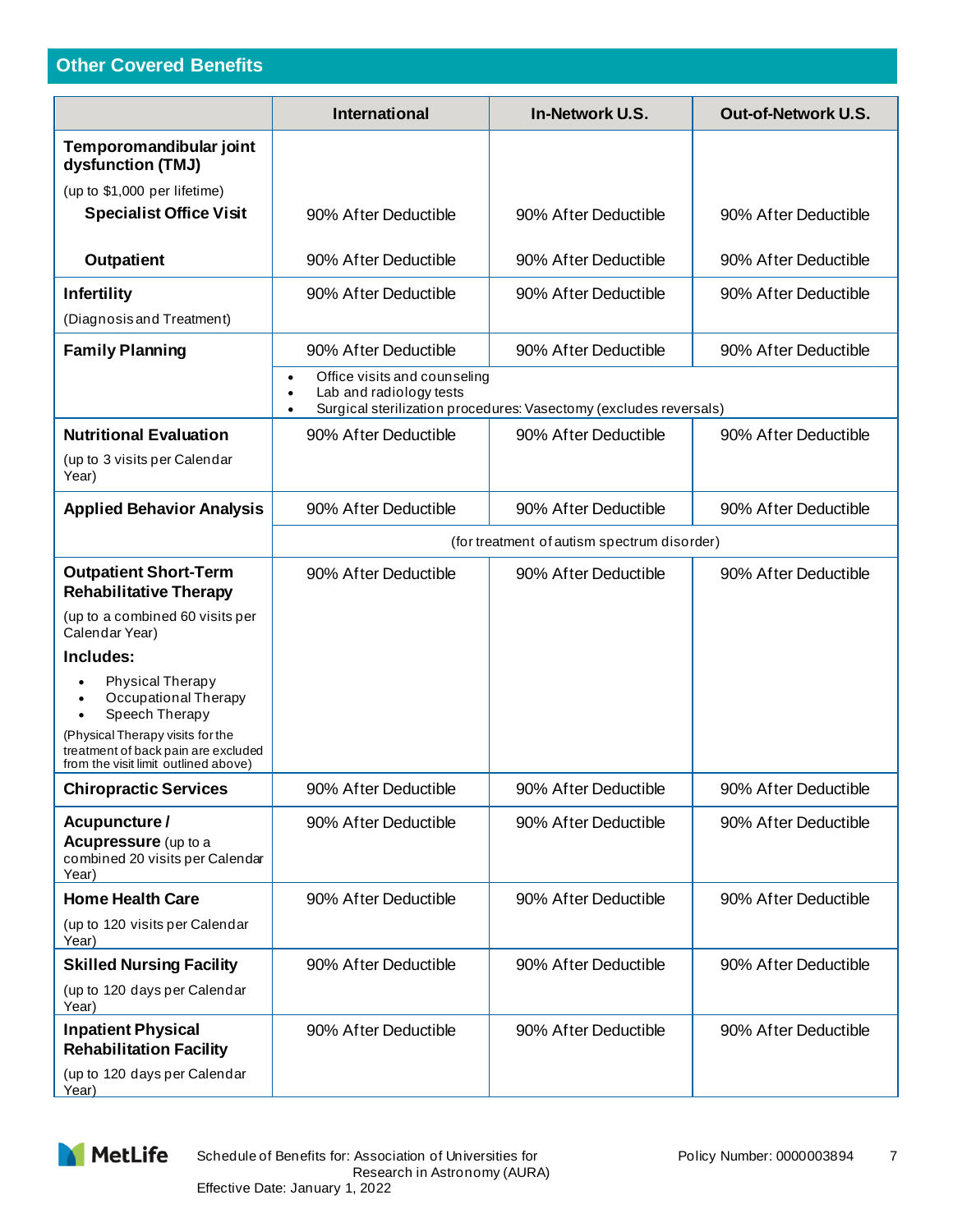|                                                                    | <b>International</b>                                                           | In-Network U.S.      | <b>Out-of-Network U.S.</b> |
|--------------------------------------------------------------------|--------------------------------------------------------------------------------|----------------------|----------------------------|
| <b>Hospice Care, Including</b><br><b>Bereavement</b>               |                                                                                |                      |                            |
| Inpatient                                                          | 90% After Deductible                                                           | 90% After Deductible | 90% After Deductible       |
| <b>Outpatient</b>                                                  | 90% After Deductible                                                           | 90% After Deductible | 90% After Deductible       |
| <b>Allergy Treatment /</b><br><b>Testing</b>                       | 90% After Deductible                                                           | 90% After Deductible | 90% After Deductible       |
| <b>Alternative Therapies</b>                                       | 90% After Deductible                                                           | Not Available        | Not Available              |
| <b>Durable Medical</b><br><b>Equipment</b>                         | 90% After Deductible                                                           | 90% After Deductible | 90% After Deductible       |
| <b>Diabetes Supplies</b>                                           | 90% After Deductible                                                           | 90% After Deductible | 90% After Deductible       |
| <b>Scalp Hair Prosthesis</b><br>(up to \$500 per Calendar<br>Year) | 90% After Deductible                                                           | 90% After Deductible | 90% After Deductible       |
| <b>Hearing Exams</b><br>(once every 24 months)                     | 90% After Deductible                                                           | 90% After Deductible | 90% After Deductible       |
| <b>Hearing Aids</b>                                                | 90% After Deductible                                                           | 90% After Deductible | 90% After Deductible       |
|                                                                    | (once per ear every 3 years up to \$1,000 for dependent children up to age 24) |                      |                            |
| <b>Vision</b>                                                      |                                                                                |                      |                            |
| <b>Exams</b>                                                       | 100% once every 12 months (Deductible waived)                                  |                      |                            |
| Lenses, Frames,<br><b>Hardware</b>                                 | 100% up to \$250 once every 12 months (Deductible waived)                      |                      |                            |

## **Additional Service Riders**

| <b>Preferred Telemedicine</b><br><b>Services</b> | 24-hr, 7 days per week access to medical consultations with a network of licensed<br>providers on any mobile device. Covered at 100% (Deductible waived) when<br>accessed through this preferred network.                                                                                                                                                                                                                                                            |
|--------------------------------------------------|----------------------------------------------------------------------------------------------------------------------------------------------------------------------------------------------------------------------------------------------------------------------------------------------------------------------------------------------------------------------------------------------------------------------------------------------------------------------|
| <b>Second Medical Opinion</b>                    | A Second Medical Opinion from specialists at top medical centers is provided for<br>serious illnesses upon request. These medical experts review the patient's medical<br>records and provide a customized report, reviewing the diagnosis and recommending a<br>personalized treatment plan based on the latest medical research.                                                                                                                                   |
| <b>Global Emergency</b><br><b>Assistance</b>     | 24-hr, 7 days per week assistance services including telephonic translation, medical<br>and legal referrals, evacuation/repatriation, dependent return, and concierge-level<br>travel assistance. Covered at 100% (Deductible waived) up to \$250,000 per<br>occurrence for Medical Evacuation, \$10,000 for Travel After Medical Evacuation,<br>\$25,000 for Repatriation of Remains, \$10,000 for Emergency Family Travel and<br>\$10,000 for Return of Dependents |
| <b>Employee Assistance</b><br>Program            | 24-hour, 7 days a week unlimited telephonic support for members including<br>consultation, counseling and provider referral. In-person counseling for members up to<br>6 visits per year. 24-hour, 7 days a week unlimited telephonic support for managers<br>including problem employee and crisis consultation.                                                                                                                                                    |

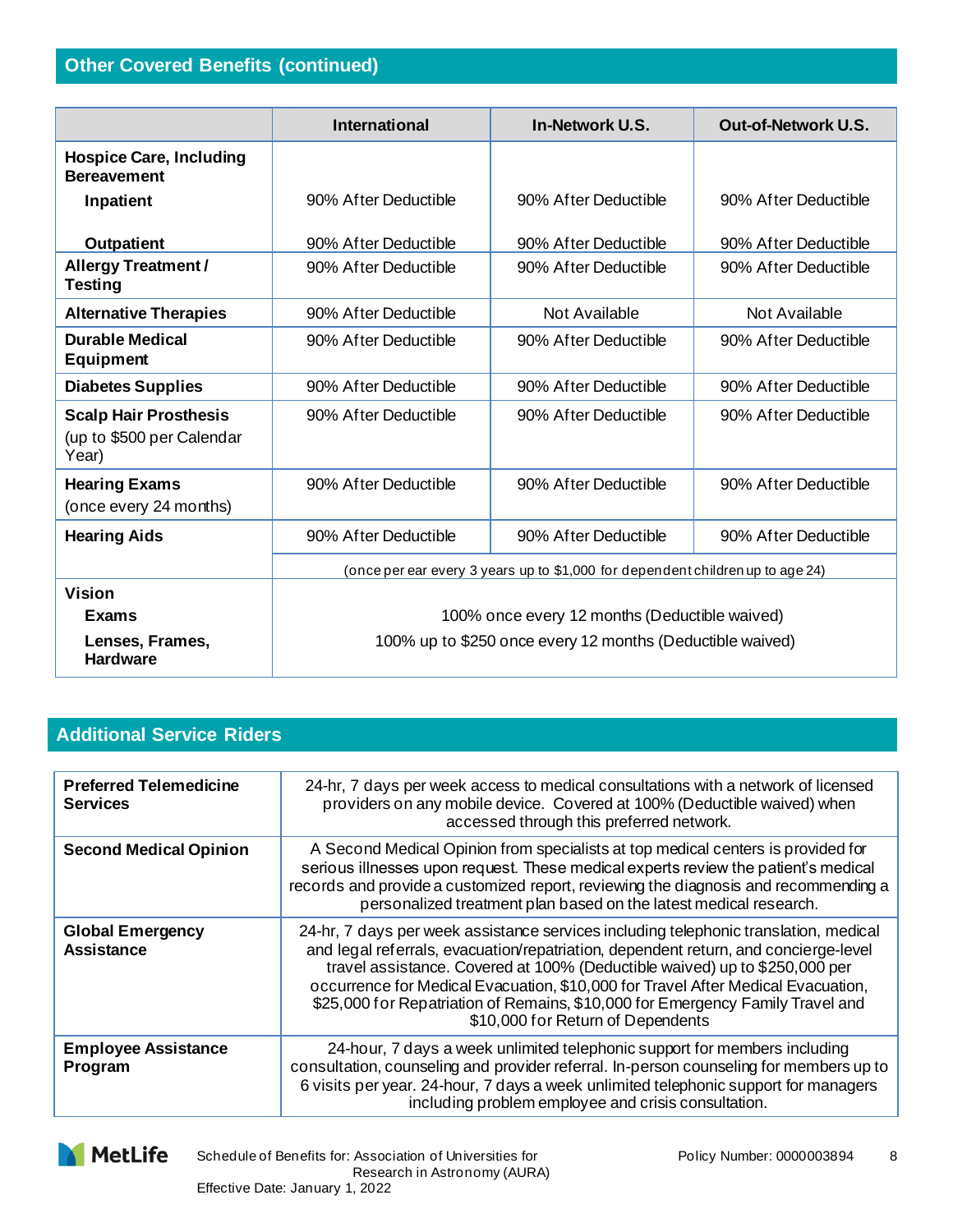# **Dental Schedule of Benefits**



# **Eligible Classes**

| <b>Employees</b>             | All active, Full-Time Employees of the Participating Employer who normally work at<br>least twenty hours per week;<br>1. who are U.S.-based Employees on temporary assignment outside the<br>U.S.:OR<br>2. who are non-U.S. based Employees working temporarily in an assignment<br>country, who are neither a national of the assignment country nor the U.S.                                                                                                                                                             |  |
|------------------------------|----------------------------------------------------------------------------------------------------------------------------------------------------------------------------------------------------------------------------------------------------------------------------------------------------------------------------------------------------------------------------------------------------------------------------------------------------------------------------------------------------------------------------|--|
|                              | All eligible retirees who meet the following criteria:<br>1. who retire outside the US in Your assignment country or country of primary<br>residence; and<br>2. who are at least 58 years of age, and who's age plus years of service with<br>the Participating Employer equal at least 78 as of the date of retirement;<br>and<br>3. have been covered as an active employee under Our plan for a two-year<br>consecutive period prior to retirement;<br>or as defined by the Participating Employer and agreed to by Us. |  |
| <b>Dependents</b>            | Spouse, Same or Opposite Sex Domestic Partner, Child(ren) under age 26                                                                                                                                                                                                                                                                                                                                                                                                                                                     |  |
| <b>Employee Contribution</b> | Contributory                                                                                                                                                                                                                                                                                                                                                                                                                                                                                                               |  |

|                                                                                                                                                                                                                                                                                                                                                                                           | Worldwide                |  |
|-------------------------------------------------------------------------------------------------------------------------------------------------------------------------------------------------------------------------------------------------------------------------------------------------------------------------------------------------------------------------------------------|--------------------------|--|
| <b>Deductibles</b><br>Preventive/Diagnostic, Basic and Major:<br>Individual / Family                                                                                                                                                                                                                                                                                                      | Combined: \$25 / \$50    |  |
| Orthodontia: Per Individual                                                                                                                                                                                                                                                                                                                                                               | \$25                     |  |
| <b>Annual Maximum:</b><br>Preventive/Diagnostic<br>Basic<br>Major                                                                                                                                                                                                                                                                                                                         | Combined \$2,000         |  |
| <b>Lifetime Maximum:</b><br>Orthodontia<br>٠                                                                                                                                                                                                                                                                                                                                              | \$1,500                  |  |
| Preventive/Diagnostic*<br>Oral Examination: Once every six months<br>Dental Prophylaxis (Cleanings): Once every six months<br>Fluoride Treatment: Once every six months (Up to age of 16)<br>Complete Mouth Survey or Panoramic X-Ray: Once every three<br>years<br>Bitewing X-rays: Once every six months<br>Application of Sealants: Once per tooth every three years (Up to<br>age 15) | 100% (Deductible waived) |  |

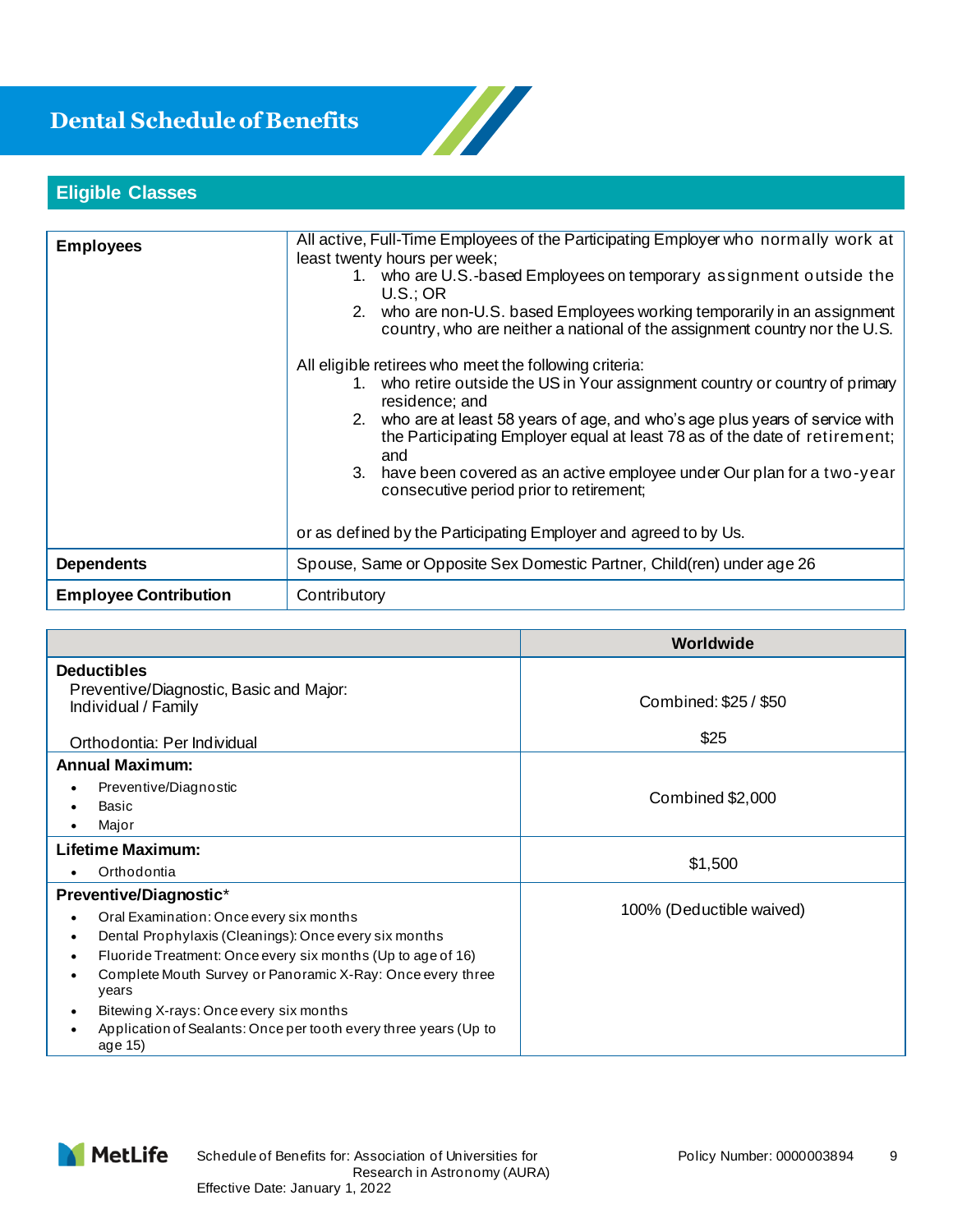| <b>Dental Benefits (continued)</b>                                                                     |                                  |  |  |
|--------------------------------------------------------------------------------------------------------|----------------------------------|--|--|
| Basic*<br>Basic Restorations, Endodontics, Periodontics, Prosthodontic<br>Maintenance and Oral Surgery | 80% After Deductible             |  |  |
| <b>Major</b><br>Dentures, Crowns, Bridges                                                              | 50% After Deductible             |  |  |
| <b>Orthodontics</b> (for Child Only up to age 19)                                                      | 50% After Orthodontia Deductible |  |  |

*\*All frequencies outlined above are measured from last date of service*

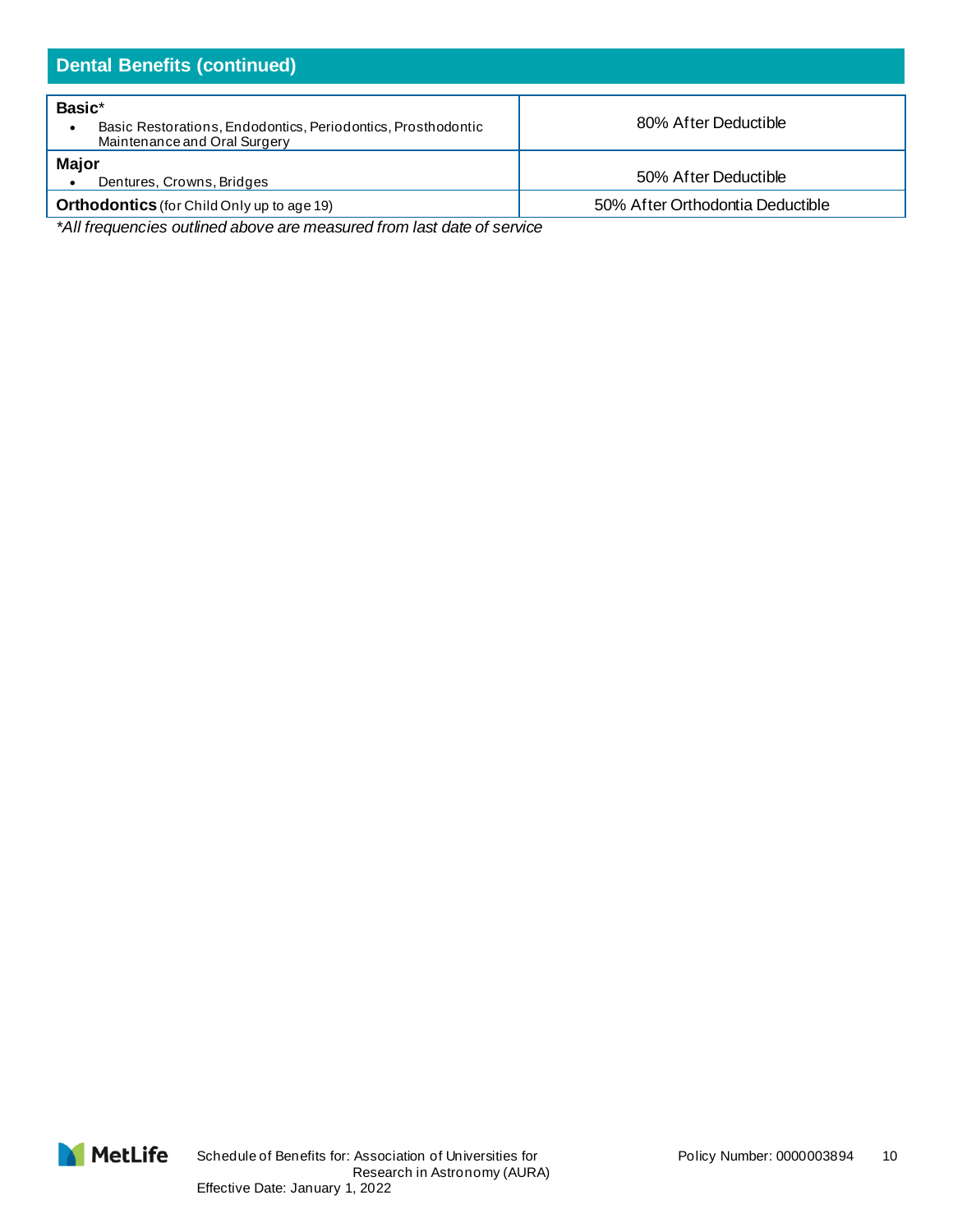

#### **Medical Insurance: Exclusions**

#### **We will not pay Medical Insurance benefits for charges incurred for:**

- 1. services or supplies to the extent that benefits are available for the services or supplies elsewhere under the Group Policy or under any other plan of group insurance, group prepayment coverage or other arrangement of coverage for individuals in a group to which the Participating Employer contributes or makes payroll deductions whether or not You or Your Insured Dependents are covered for such benefits;
- 2. services or supplies for which benefits are not payable because of Deductible or Co-payment provisions under the Group Policy or under any other plan of group insurance, group prepayment coverage or other arrangement of coverage for individuals in a group to which the Participating Employer contributes or makes payroll deductions;
- 3. cosmetic surgery, unless the cosmetic surgery is required as a result of a covered accident to You or Your Insured Dependents while covered under the Group Policy;
- 4. eyeglasses, hearing aids or examinations for a prescription or fitting of eyeglasses, hearing aids; including any surgical procedures which are done primarily to correct a refractive error, hearing loss, unless specifically provided for elsewhere in the Group Policy.
- 5. treatment of the teeth or gums unless such expenses are incurred for:
	- a) dental work necessitated by Accidental Injury to natural teeth sustained while You or Your Insured Dependents are covered for Medical Insurance under the Group Policy. Eligible charges are limited to services provided within ninety days of the Accidental Injury; or
	- b) Hospital Room and Board or Miscellaneous Services or Supplies;
- 6. benefits that are not payable according to the section of the Group Policy entitled GENERAL LIMITATIONS.

#### **Emergency Medical Evacuation Exclusions And Limitations**

In addition to the provisions of the Group Policy titled "MEDICAL INSURANCE: EXCLUSIONS" and "GENERAL LIMITATIONS", the following will apply solely to the benefits afforded under the Emergency Medical Evacuation benefits:

#### **We will not pay Emergency Medical Evacuation benefits for charges incurred for:**

- 1. services rendered without Pre-Certification from Us.
- 2. claims arising from depression or anxiety, mental or nervous disorder, alcohol or drug abuse addiction or overdose.
- 3. claims arising from elective cosmetic or plastic surgery, except as a result of a covered accident.
- 4. claims arising from You or Your Insured Dependents traveling against the advice of a Physician.
- 5. claims caused by or resulting from:
	- a) any business or financial contractual obligations of You or Your Immediate Family Member;
	- b) Change of plans or disinclination of You or Your Immediate Family Member to travel.

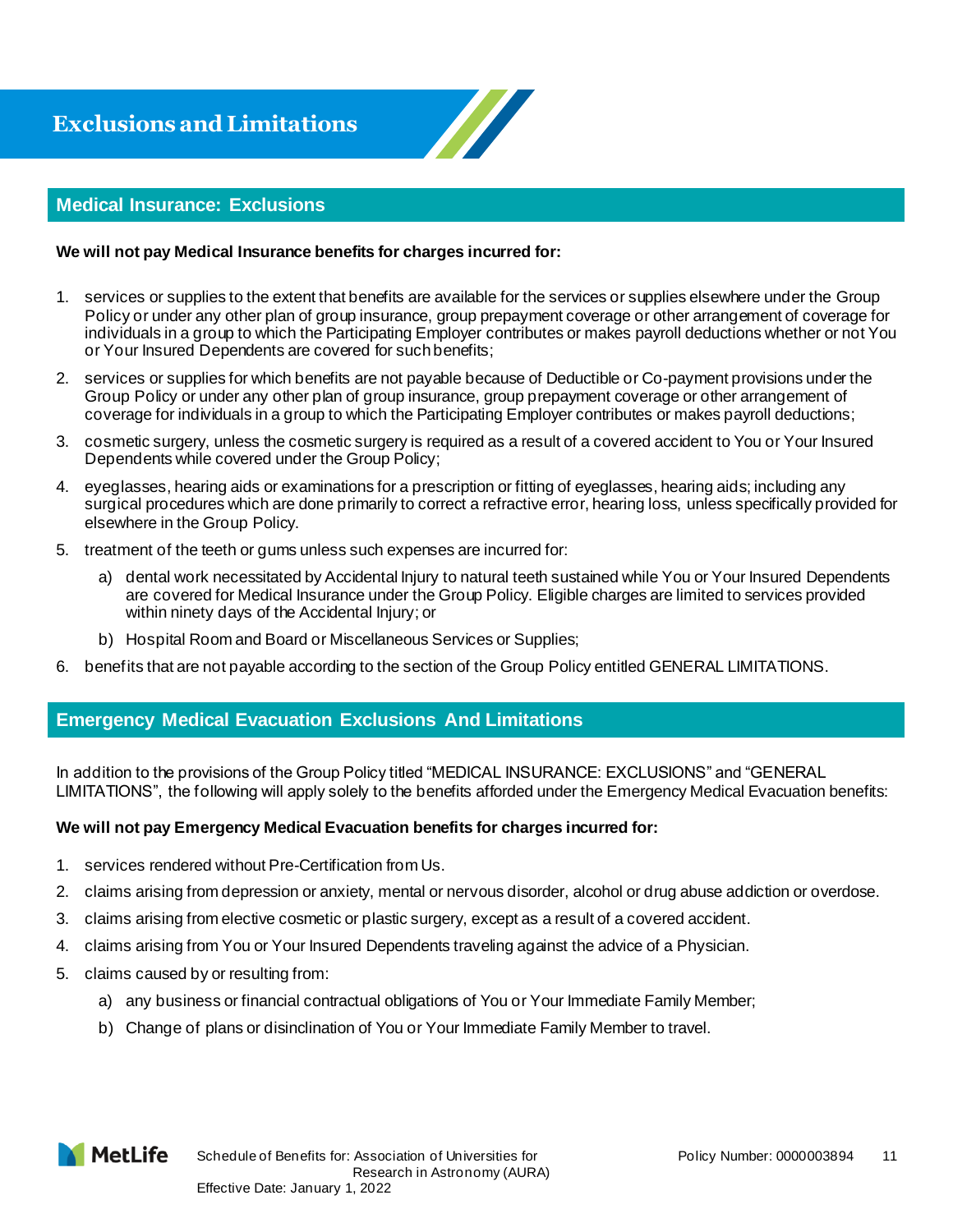#### **Prescription Drug Exclusions**

In addition to the provisions of the Group Policy titled "MEDICAL INSURANCE: EXCLUSIONS" and "GENERAL LIMITATIONS", the following will apply solely to the benefits afforded for all Prescription Drug benefits:

#### **We will not pay Prescription Drug benefits for charges incurred for:**

- 1. drugs which do not meet the definition of Prescription Drugs.
- 2. medication which is to be taken by or administered to You or Your Insured Dependents, in whole or part, while You or Your Insured Dependents, are patients in a Hospital, rest home, sanitarium, extended care facility, convalescent Hospital, nursing home or similar institution which operates on its premises, or allows to be operated on its premises, a facility for dispensing pharmaceuticals.
- 3. therapeutic devices or appliances including, but not limited to, colostomy supplies and support garments, regardless of intended use. (This exclusion does not apply to insulin syringes with needles, blood testing strips - glucose, urine testing strips - glucose, ketone testing strips and tablets, lancets and lancet devices which are covered.)
- 4. injectable drugs (This exclusion does not apply to insulin or self-administered injectables which can be injected subcutaneously which are covered.).
- 5. progesterone suppositories.
- 6. appetite suppressants and other weight loss products.
- 7. general and injectable vitamins (This exclusion does not apply to prenatal vitamins, vitamins with fluoride and B-12 injections which are covered.).
- 8. any prescription refilled in excess of the supply limits or in excess of the number specified by the Physician, or any refill dispensed after one year from the Physician's original order.
- 9. replacement drugs resulting from a lost, stolen, broken or destroyed Prescription Drug order or refill.
- 10. unit dose packaging of drugs.
- 11. drugs available over-the-counter that do not require a Prescription Drug order or refill by federal, state or applicable law before being dispensed and any drug that is therapeutically equivalent to an over-the-counter drug.
- 12. drugs labeled "Caution-limited by federal law to investigational use," or experimental drugs, even though a charge is made to the person.
- 13. immunization agents, biological sera, blood or blood plasma.
- 14. drugs related to the reversal any sex transformation.
- 15. drugs for tobacco dependency or smoking cessation.
- 16. drugs for, or in connection with cosmetic surgery unless the You or Your Insured Dependents are injured as a result of an accident that occurs while he or she is covered for Medical Insurance under the Group Policy, which results in damage to his or her person requiring the cosmetic surgery.

#### **Vision Insurance Exclusions**

In addition to the provisions of the Group Policy titled "MEDICAL INSURANCE: EXCLUSIONS" and "GENERAL LIMITATIONS", the following will apply solely to the benefits afforded under the Vision Insurance benefits:

#### **We will not pay Vision Insurance benefits for charges incurred for:**

- 1. more than one examination in any 12 consecutive month period.
- 2. more than one pair of lenses in any 12 consecutive month period.
- 3. more than one set of frames in any 12 consecutive month period.
- 4. non-prescription eyeglasses or lenses.
- 5. sunglasses, unless prescribed to be worn at substantially all times.
- 6. any coatings added to eyeglasses or lenses.

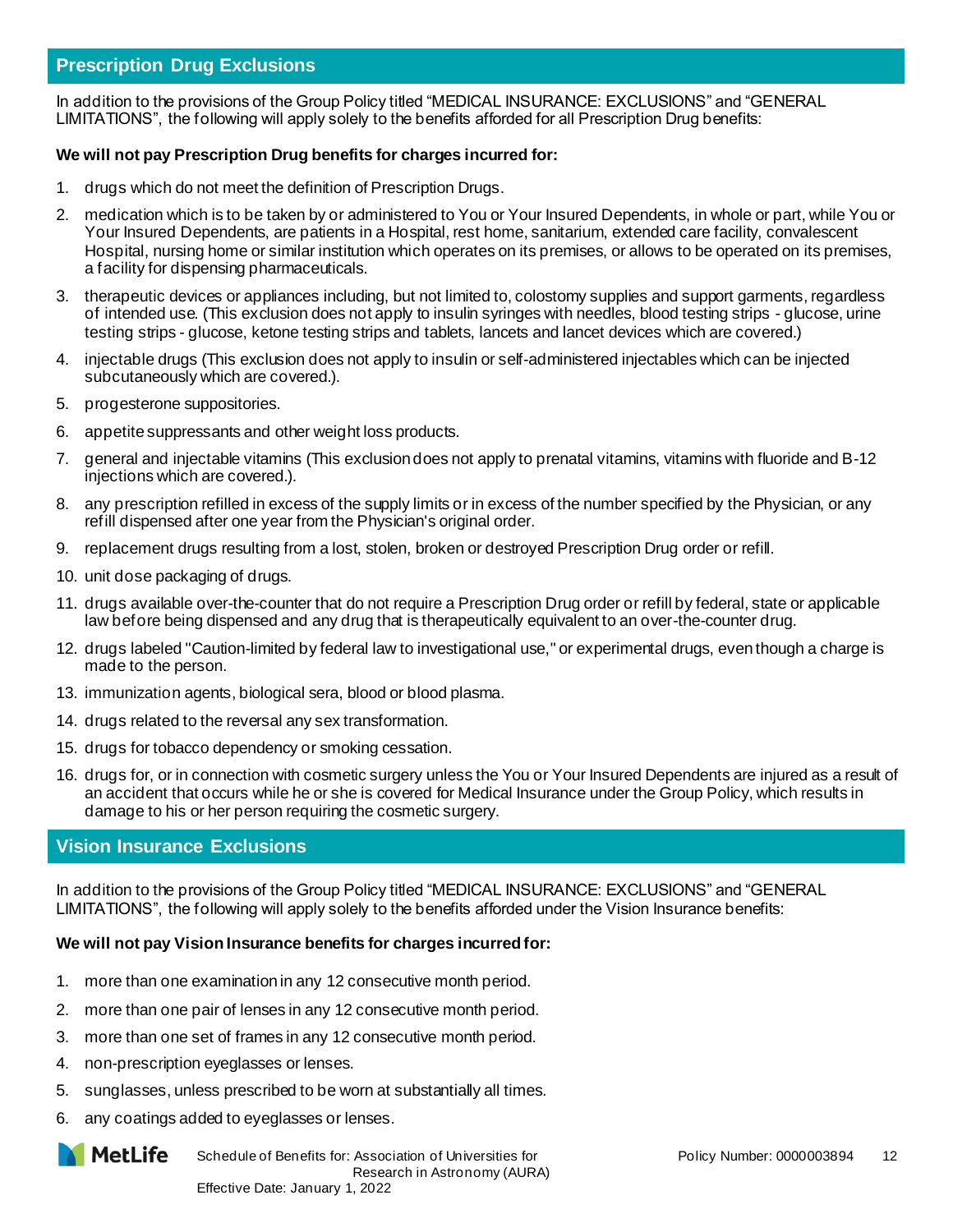#### **Vision Insurance Exclusions (continued)**

- 7. examinations required for employment.
- 8. glasses or lenses required for employment.
- 9. any item or service not listed in the SCHEDULE OF BENEFITS.
- 10. surgical treatment of the eyes.
- 11. services or supplies to the extent that benefits are payable for the services or supplies elsewhere under the Group Policy.

#### **Dental Insurance: Exclusions**

In addition to the provisions of the Group Policy titled "GENERAL LIMITATIONS", the following will apply solely to the benefits afforded under the Dental Insurance benefits:

#### **We will not pay Dental Insurance benefits for charges incurred for:**

- services not performed by a Dentist except for those services of a licensed Dental Hygienist which are supervised and billed by a Dentist and which are for:
	- a) scaling and polishing of teeth; or
	- b) fluoride treatments.
- 2. services which are primarily cosmetic.
- 3. repair or replacement of an orthodontic appliance.
- 4. services or appliances which restore or alter occlusion or vertical dimension.
- 5. restoration of tooth structure damaged by attrition, abrasion or erosion unless caused by disease.
- 6. restorations or appliances used for the purpose of periodontal splinting.
- 7. counseling or instruction about oral hygiene, plaque control, nutrition and tobacco.
- 8. personal supplies or devices including, but not limited to: water piks, toothbrushes, or dental floss.
- 9. decoration or inscription of any tooth, device, appliance, crown or other dental work.
- 10. missed appointments.
- 11. prescription drugs.
- 12. the following when charged by the Dentist on a separate basis:
	- a) local anesthesia, non-intravenous conscious sedation or analgesia such as nitrous oxide.
- 13. dental services arising out of Accidental Injury to the teeth and supporting structures, except for injuries to the teeth due to chewing or biting of food.
- 14. intraoral-periapical x-rays and other x-rays not specified as Covered Dental Services.
- 15. sedative fillings.
- 16. veneers.
- 17. local chemotherapeutic agents.
- 18. adjustments, repairs or re-cementing of Dentures.
- 19. relinings and rebasings of Dentures.
- 20. implants and implant supported prosthetics including, but not limited to any related surgery, placement, restorations, maintenance, and removal.
- 21. oral surgery except as specified elsewhere as a covered service.
- 22. diagnosis and treatment of temporomandibular joint (TMJ) disorders.
- 23. general anesthesia or intravenous sedation.

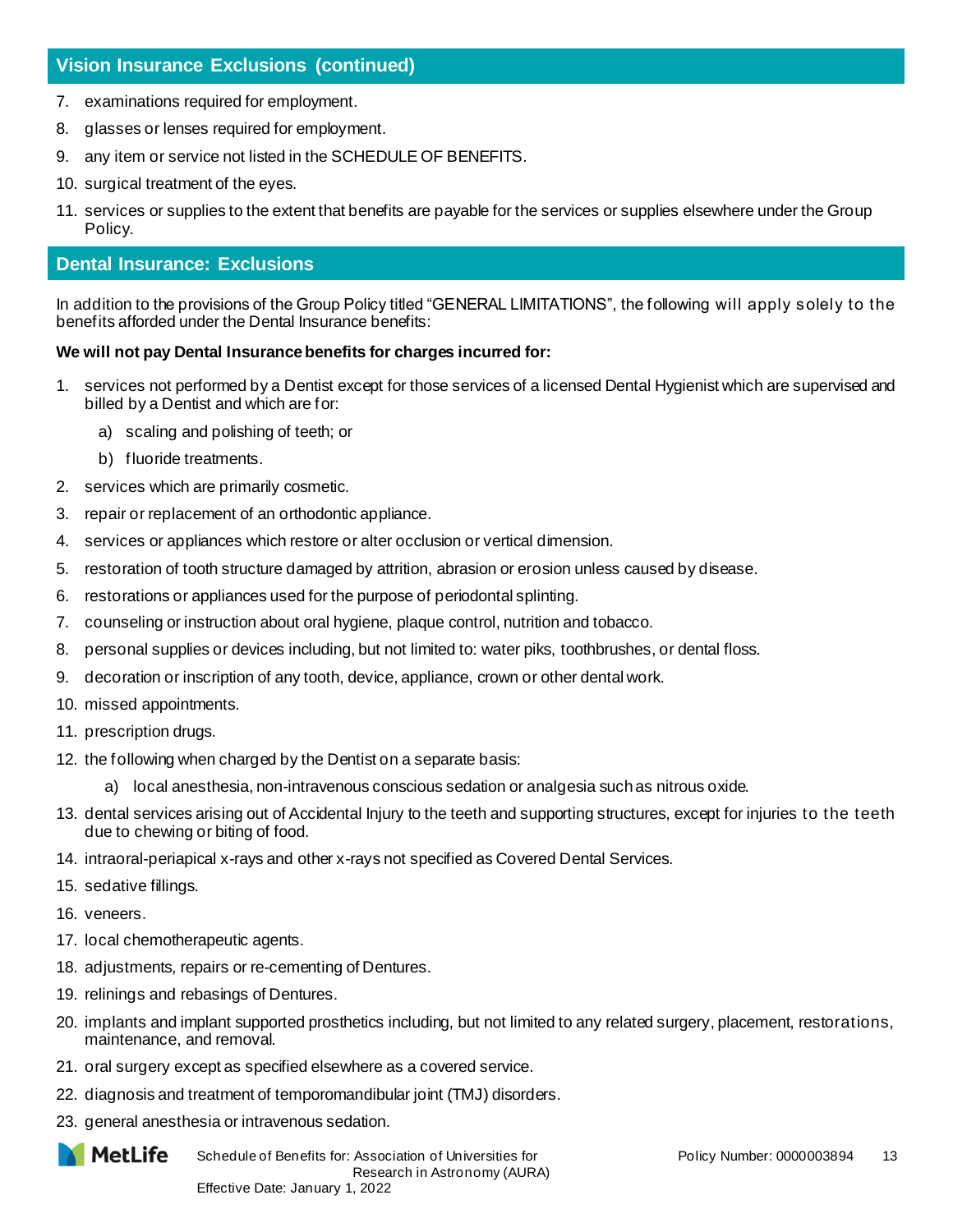#### **Dental Insurance: Exclusions (continued)**

- 24. consultations.
- 25. application of desensitizing agents and occlusal adjustment.
- 26. fixed and removable appliances for correction of harmful habits.
- 27. appliances or treatment for bruxism (grinding teeth), including but not limited to occlusal guards and night guards.
- 28. initial installation of a Denture to replace one or more natural teeth which were missing before such person was insured for Dental Insurance, except for congenitally missing natural teeth.
- 29. implants and implant supported prosthetics to replace one or more natural teeth which were missing before such person was insured for Dental Insurance, except for congenitally missing natural teeth.
- 30. duplicate prosthetic devices or appliances.
- 31. replacement of a lost or stolen appliance or crown, inlay/onlay, or Denture.

#### **Transplant Exclusions And Limitations**

In addition to the provisions of the Group Policy titled "MEDICAL INSURANCE: EXCLUSIONS" and "GENERAL LIMITATIONS", the following will apply solely to the benefits afforded under Transplants:

#### **We will not pay Transplant benefits for charges incurred for:**

- 1. acquiring the organ for the purposes of storage or harvesting without the expectation of an immediate transplant for an existing Sickness. However, such harvesting and/or storage of bone marrow, tissue or stem cells, is covered if the transplant is expected to occur within twelve months for an existing Sickness.
- 2. xenotransplantation.
- 3. transplant of partial pancreatic tissue or islet cells under the context of a Clinical Trial.
- 4. transplants performed at a facility that does not meet the prerequisite local or regional accreditation requirements.
- 5. experimental and investigational services which include but are not limited to the following:
	- a) In kidney transplants:
		- i. gene microarrays and measurement of cytokines and tumor necrosis factors for diagnosis of acute renal allograft rejection;
		- ii. urine immunocytology for T cells, measurement of pre-transplantation soluble CD30 level for diagnosing acute kidney rejection;
		- iii. belatacept when used as a prophylaxis for prevention of organ/tissue rejection other than for kidney;
		- iv. human leukocyte antigen-G-14-base-pair-insertion/deletion polymorphism for evaluating the risk of developing kidney graft rejection;
		- v. equine antithymocyte immune globulin other than for prophylaxis or management of allograft rejection episodes in kidney transplants; and
		- vi. aplastic anemia;
	- b) In liver transplants:
		- i. bioartificial, ectopic, and hepatocellular liver transplants;
	- c) In heart transplants:
		- i. the use of a total artificial heart as permanent treatment as an alternative to a heart transplant;
		- ii. heartsbreath test to diagnose rejection;

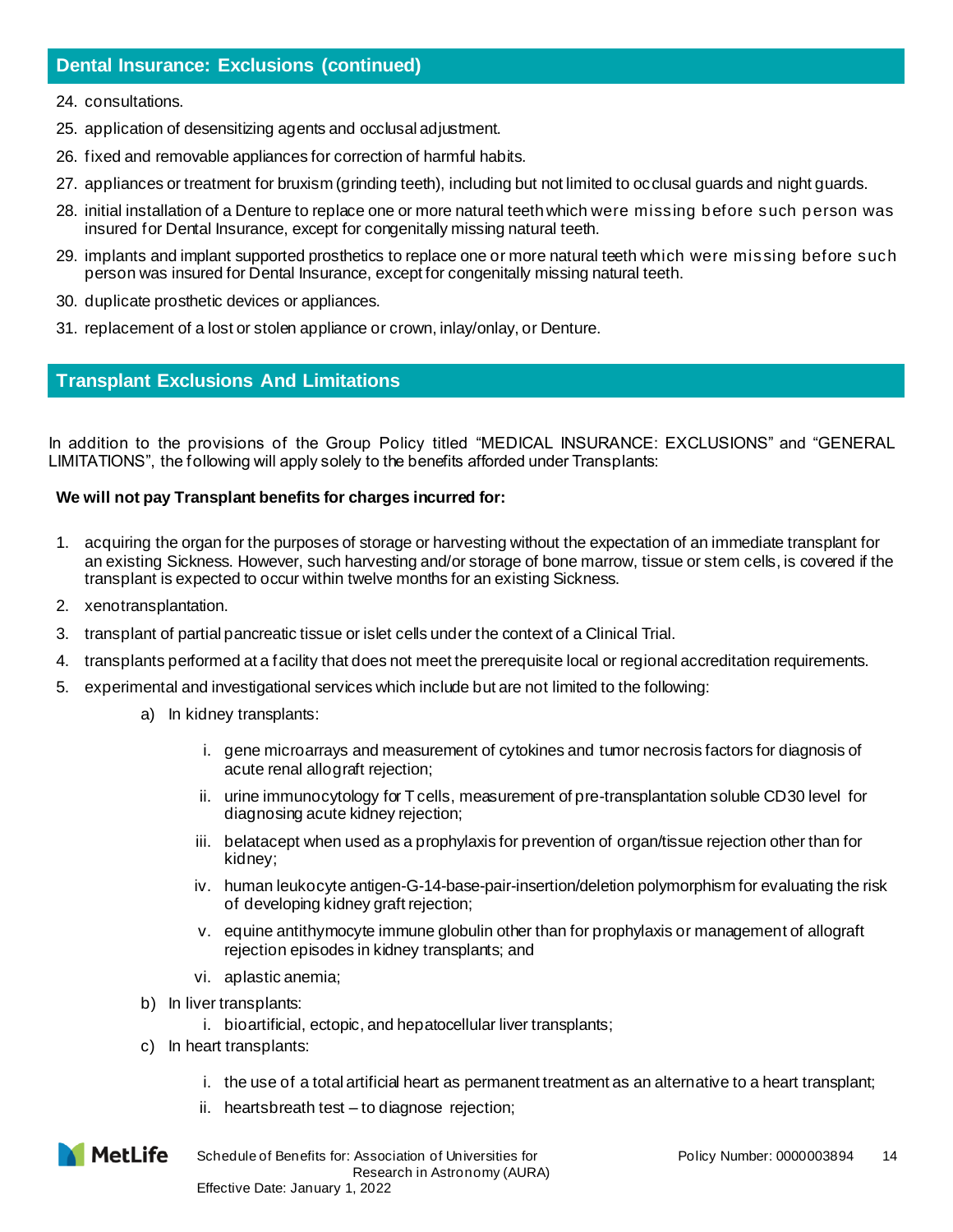#### **Transplant Exclusions And Limitations (continued)**

- iii. allomap gene expression profile for monitoring rejection in recipients more than six months past procedure;
- iv. cytokine gene polymorphism for evaluating rejection;
- d) In intestinal transplants:
	- i. multi-visceral transplants for individuals with neuroendocrine pancreatic tumors;
- e) In corneal grafts:
	- i. when combined HLA-matched limbal stem cells allograft with amniotic membrane is used as a prophylactic approach to prevent corneal graft rejection following penetrating keratoplasty;
	- ii. when used for indications other than total loss of stem cells including, but not limited to, chemical/thermal injuries, Steven Johnson syndrome, following surgeries or cryotherapies to limbal region, contact lens induced keratopathy or hypofunction of stem cells;
- f) In autologous chondrocyte implants:
	- i. for patellar/talar lesions, and lesions of joints other than the knee;
	- ii. matrix-induced chondrocyte implantation including the use of Bio-Gide (resorbable bilayer membrane made of porcine collagen) for the treatment of osteochondral defects/lesions and all other indications;
	- iii. combined meniscal allograft and autologous chondrocyte implantation of the knee;
	- iv. hybrid autologous chondrocyte implant performed with osteochondral autograft transfer system (Hybrid ACI/OATS) technique;
	- v. non-autologous mosaicplasty using resorbable synthetic bone filler materials (including but not limited to plugs and granules);
	- vi. use of minced articular cartilage (whether synthetic, allograft or autograft);
	- vii. use of synthetic resorbable polymers including, but not limited to, PolyGraft BGS, TruFit, TruGraft) to repair osteochondral articular cartilage defects;
- g) In stem cell transplants:
	- i. harvesting, freezing, storage of umbilical cord blood of non-diseased persons for possible future use.
- 6. services related to organ procurement from a cadaver or a live donor, other than the costs for surgery necessary for organ removal, organ transportation and the transportation, hospitalization and surgery of a live donor.
- 7. donor expenses directly related to or as a result of organ donation which occur more than thirty days after surgery.
- 8. re-transplantation when evidence exists that patient non-compliance with treatment recommendations was a significant contributor to transplant failure.

#### **Infertility Exclusions And Limitations**

In addition to the provisions of the Group Policy titled "MEDICAL INSURANCE: EXCLUSIONS" and "GENERAL LIMITATIONS", the following will apply solely to the benefits afforded under the Infertility Benefits:

#### **We will not pay Infertility benefits for charges incurred for:**

- 1. commercially available over-the-counter home ovulation prediction tests or pregnancy kits.
- 2. experimental and investigational Infertility services including, but not limited to,:
	- a) immunological testing including, but not limited to, Antiphospholipid, embryotoxicity assays, reproductive immunophenotype (RIP), circulating natural killer cell measurement, Th1 and Th2 intracellular cytokine assay or antiprothrombin antibodies;
	- b) uterine and endometrial receptivity testing including, but not limited to, Endometrial function tests, E-tegrity, Beta-3 integrin test etc.);

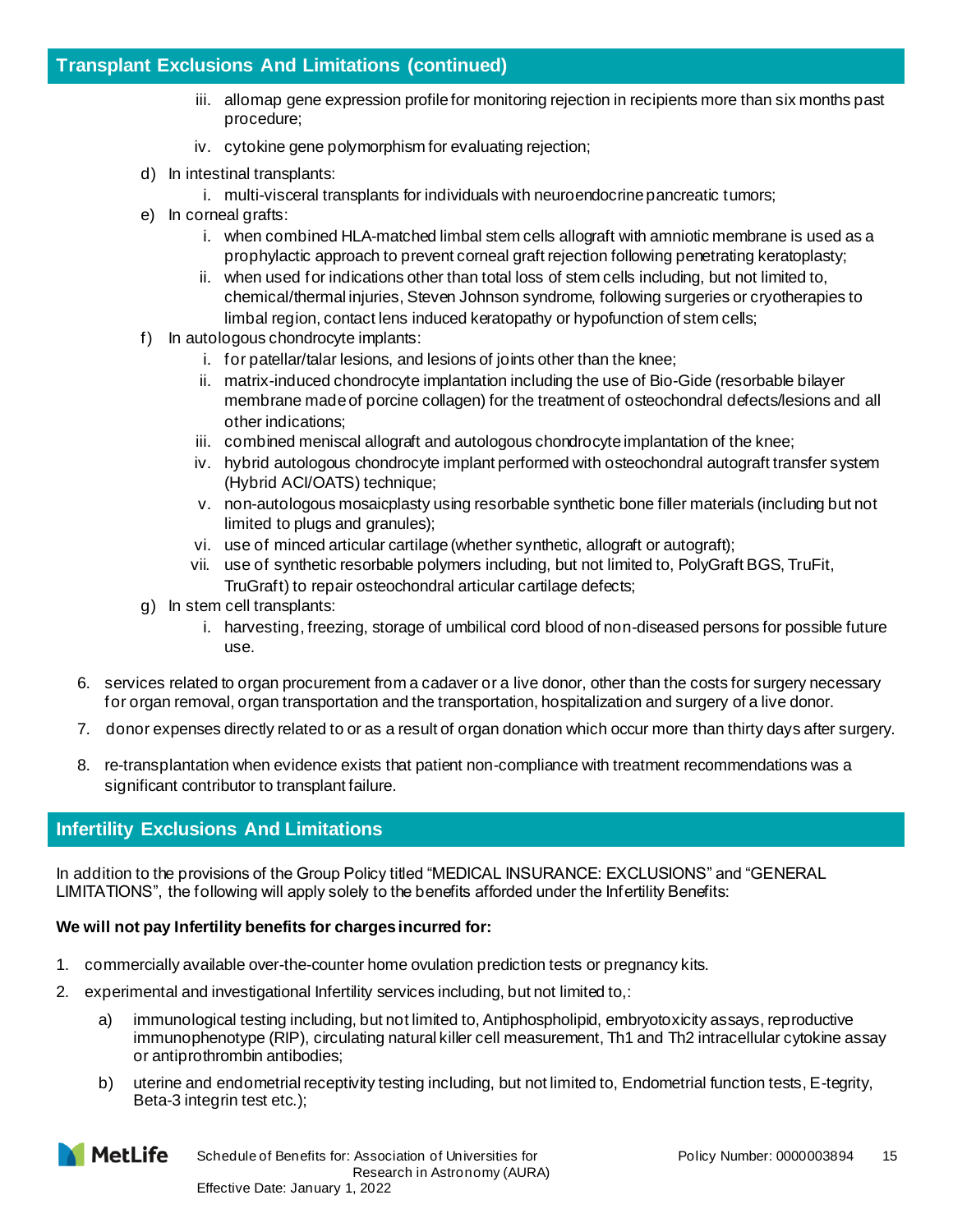- c) sperm DNA integrity testing including, but not limited to, Sperm Chromatin structure assay, TUNEL assay, Comet assay, human sperm activation assay, sperm DNA fragmentation assays or sperm DNA decondensation;
- d) ovarian reserve testing including, but not limited to, Serum inhibitin B measurement or anti-mullerian hormone testing;
- e) hemizona test;
- f) computer assisted sperm motion analysis;
- g) reactive oxygen species testing (ROS);
- h) in vitro testing of sperm penetration;
- i) DHEA and FSH manipulation;
- j) hyaluronan binding assay;
- k) manual soft tissue therapy for the treatment of pelvic adhesions including, but not limited to, WURN technique or clear passage therapy;
- l) immune treatments including, but not limited to, preimplantation glucocorticoids, anti-tumor necrosis factor agents, leucocyte immunizations or IV immunoglobulins;
- m) direct intraperitoneal insemination, intrafollicular insemination, fallopian tube sperm transfusion;
- n) laser assisted necrotic blastomere removal from cryopreserved embryos; or
- o) HCG, hMG, urofollitropin and recombinant follitropins, Follistim and Follistim AQ for idiopathic male infertility (i.e. for those without documented hypogonadotropic hypogonadism, idiopathic microphallus and all other indications in males).
- 3. cryostorage/cryopreservation of sperm, eggs or embryo when not undergoing covered active Infertility treatment.
- 4. cryopreservation of immature eggs.
- 5. testicular tissue or testis xenografting.
- 6. services when either of the partners has had a previous sterilization procedure, with or without surgical reversal and in females who have undergone a hysterectomy. Individuals who have undergone gender reassignment surgery are considered to have undergone elective sterilization and are therefore not considered eligible.
- 7. any treatment for infertility in absence of an associated diagnosis.
- 8. egg retrievals greater than six per lifetime.
- 9. IVF not performed by a Physician who conforms to the guidelines of the American Society for Reproductive Medicine and American Congress of Obstetricians or the appropriate medical specialty society in the corresponding jurisdiction.
- 10. egg retrievals completed after the age of 45.
- 11. IVF transfers completed after the age of 50.
- 12. IVF where You or Your Insured Dependent have not made a reasonable effort through less costly procedures to obtain a successful pregnancy. Reasonable effort is defined as no more than 3 treatment cycles of ovulation induction or intrauterine inseminations. This exclusion shall not apply if a Physician has determined IVF to be Medically Necessary for You or Your Insured Dependent.